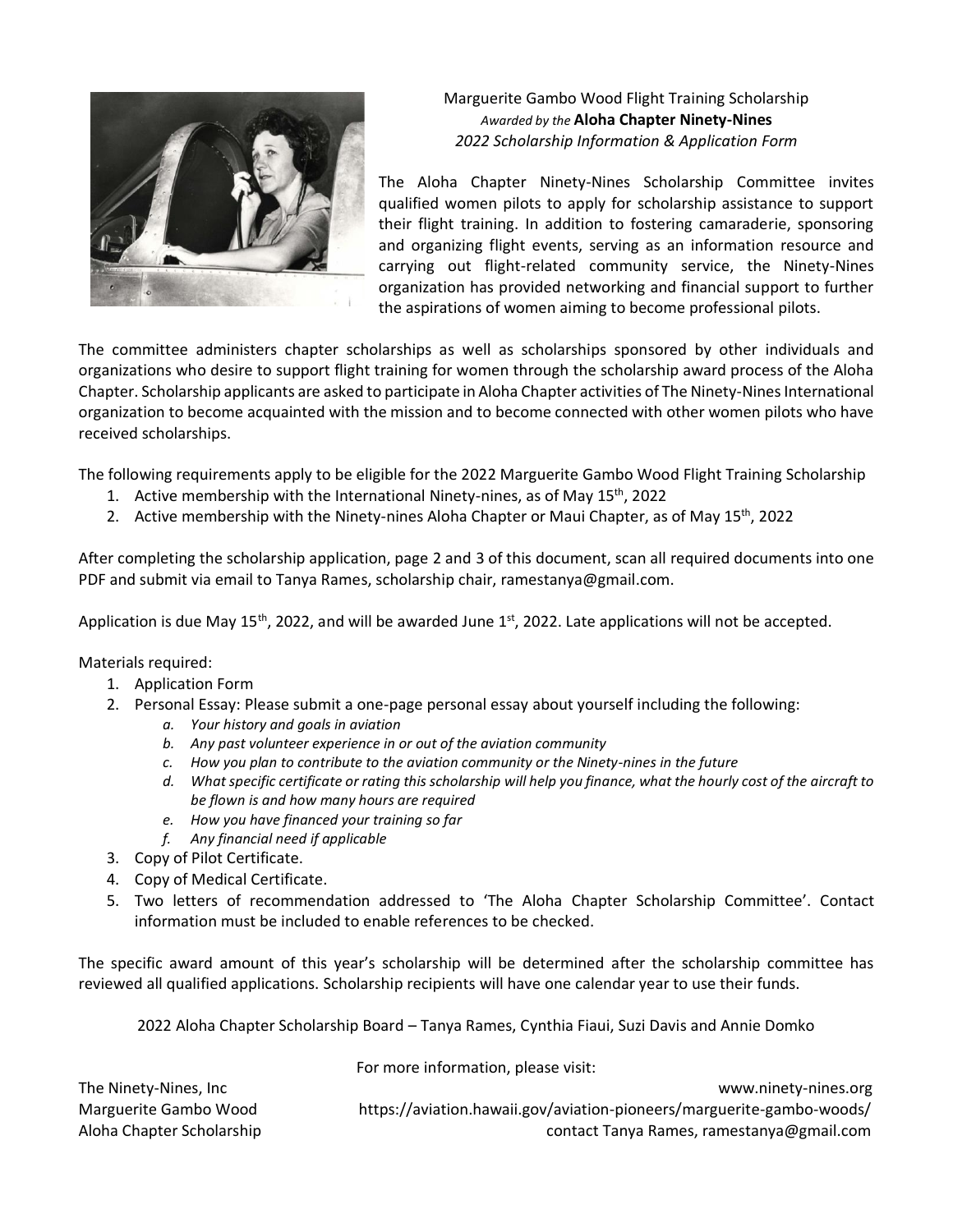

## *Aloha Chapter*

## 2022 M**arguerite Gambo Wood Flight Training Scholarship**

| <b>Applicant Information</b> |                                                |           |                                                                                                                                                                                                                                |                              |  |  |
|------------------------------|------------------------------------------------|-----------|--------------------------------------------------------------------------------------------------------------------------------------------------------------------------------------------------------------------------------|------------------------------|--|--|
| Full Name:                   | Last                                           | First     | M.I.                                                                                                                                                                                                                           |                              |  |  |
| Address:                     | <b>Street Address</b>                          |           |                                                                                                                                                                                                                                | Apartment/Unit #             |  |  |
|                              | City                                           |           | <b>State</b>                                                                                                                                                                                                                   | ZIP Code                     |  |  |
| Phone:                       |                                                |           | Email: expansion of the contract of the contract of the contract of the contract of the contract of the contract of the contract of the contract of the contract of the contract of the contract of the contract of the contra |                              |  |  |
|                              | Most recent certificate/rating received:       |           |                                                                                                                                                                                                                                |                              |  |  |
| Certificate number:          | Date received:                                 |           |                                                                                                                                                                                                                                |                              |  |  |
|                              | Certificate/rating for scholarship to be used: |           | <u> 1989 - Johann Barbara, martin amerikan basar dan berasal dalam basa dalam basar dalam basar dalam basar dala</u>                                                                                                           |                              |  |  |
|                              |                                                |           | Hours flown in the last 6 months:                                                                                                                                                                                              |                              |  |  |
| Total household income:      |                                                |           | Number in household:                                                                                                                                                                                                           |                              |  |  |
|                              | Ninety-nines continuous membership date:       |           |                                                                                                                                                                                                                                | Chapter:                     |  |  |
|                              | Class of medical certificate (when received):  |           | Date medical received:                                                                                                                                                                                                         |                              |  |  |
|                              |                                                | Education |                                                                                                                                                                                                                                |                              |  |  |
|                              | Highest level of education completed:          |           |                                                                                                                                                                                                                                | Are you currently in school? |  |  |
|                              | What are your education goals?                 |           |                                                                                                                                                                                                                                |                              |  |  |